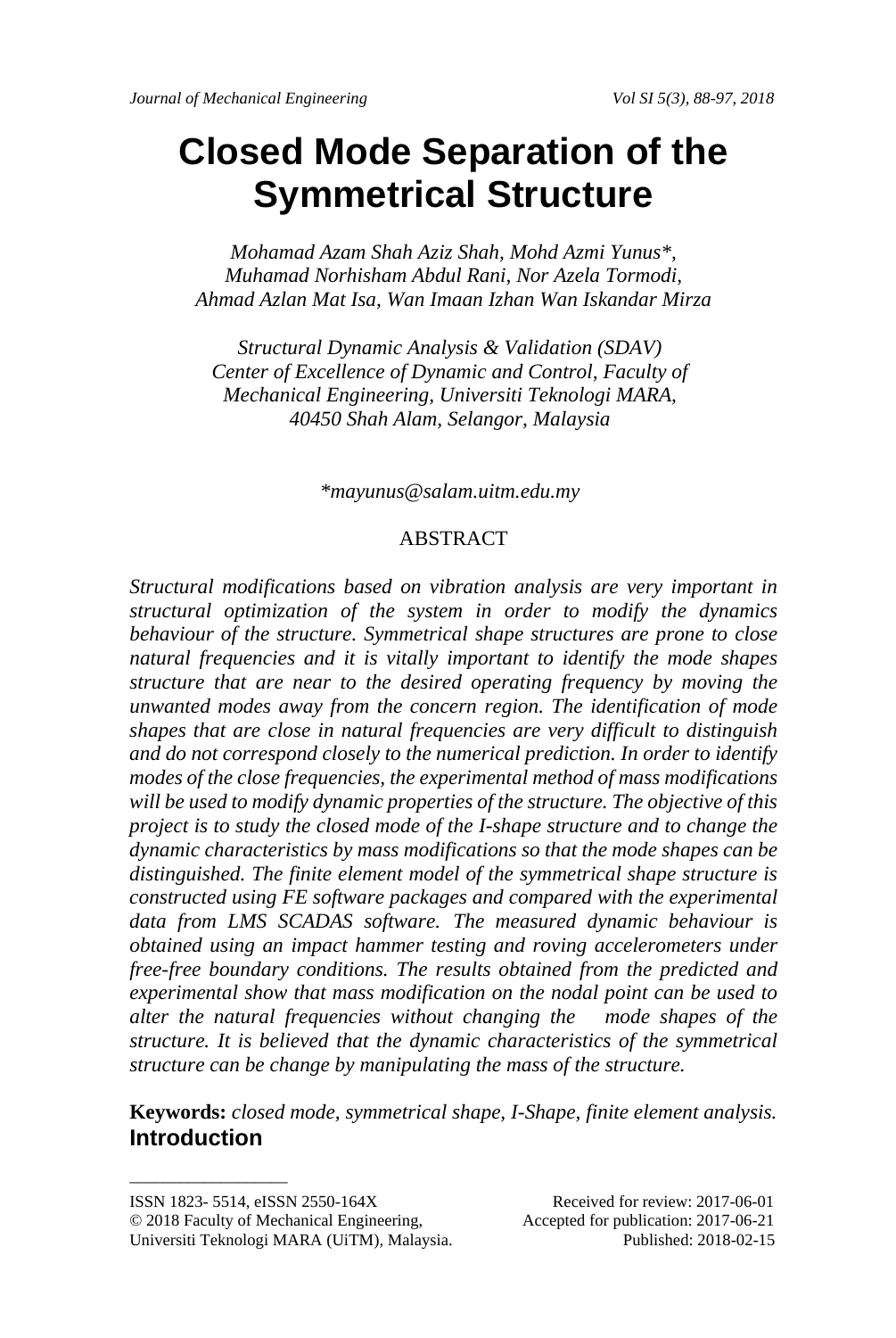The study of close or repeated modes in vibration analysis has received much attention for the past few decades. Symmetrical shape structures are prone to produce close mode [1], [2]. The close mode frequencies are very difficult to distinguish. Furthermore, at high frequency levels most structure are subjected to a large number of close natural frequencies that representing a verity of vibration modes. Therefore, structural modification can be used to identify or to split the close mode of the symmetrical shape structure. This technique is used to study the effect of physical parameter changes of a structural system on its dynamic properties which are in the form of natural frequencies and mode shapes. On top of that, M. Leszek et al. [3] stated that structural modification also can be used to alter the natural frequencies away from the excitation frequency or to change the position of the vibration mode. The dynamic properties of a structure are determined by its mass, stiffness and damping distribution [4]. Therefore by adding a mass is a simple modification that can be easily carrying out by determination of the proper reacceptance in the point where the additional element is added [5].

There are various structural modification methods available for the dynamic analyses of a structural system, such as sensitivity analyses based on eigenvalue and eigenvector derivatives [6], [7] and based on Rayleigh quotient iteration [8]. However, despite of these impressive developments, research in the structural modification of the symmetrical structure is relatively unexplored. Hence, a contribution of knowledge and research is needed to study the effect on structural modification of the symmetrical structure as it is prone to produce close mode frequencies.

Inspired by previous work by researchers, the focus of this research is mass modification on I-shape symmetrical structure and validation of model has been carried out by comparing the measured and predicted result. The idea of manipulating the additional mass to the structure has been carried out in order to split the close mode of the symmetrical shape structure.

#### **Finite Element Analysis Method**

In this paper asymmetrical structure (I-Shape) that is made from a thin plate structure shown in Figure 1 with the material properties as shown in table 1.There are two stages involved in completing this research project namely 1) finite element analysis (FEA) method and 2) experimental modal analysis (EMA) method.

In the numerical analysis, natural frequencies and mode shapes are obtained via OptiStruct from HyperWorks. There are three main steps involve which are pre-processing, processing and post-processing.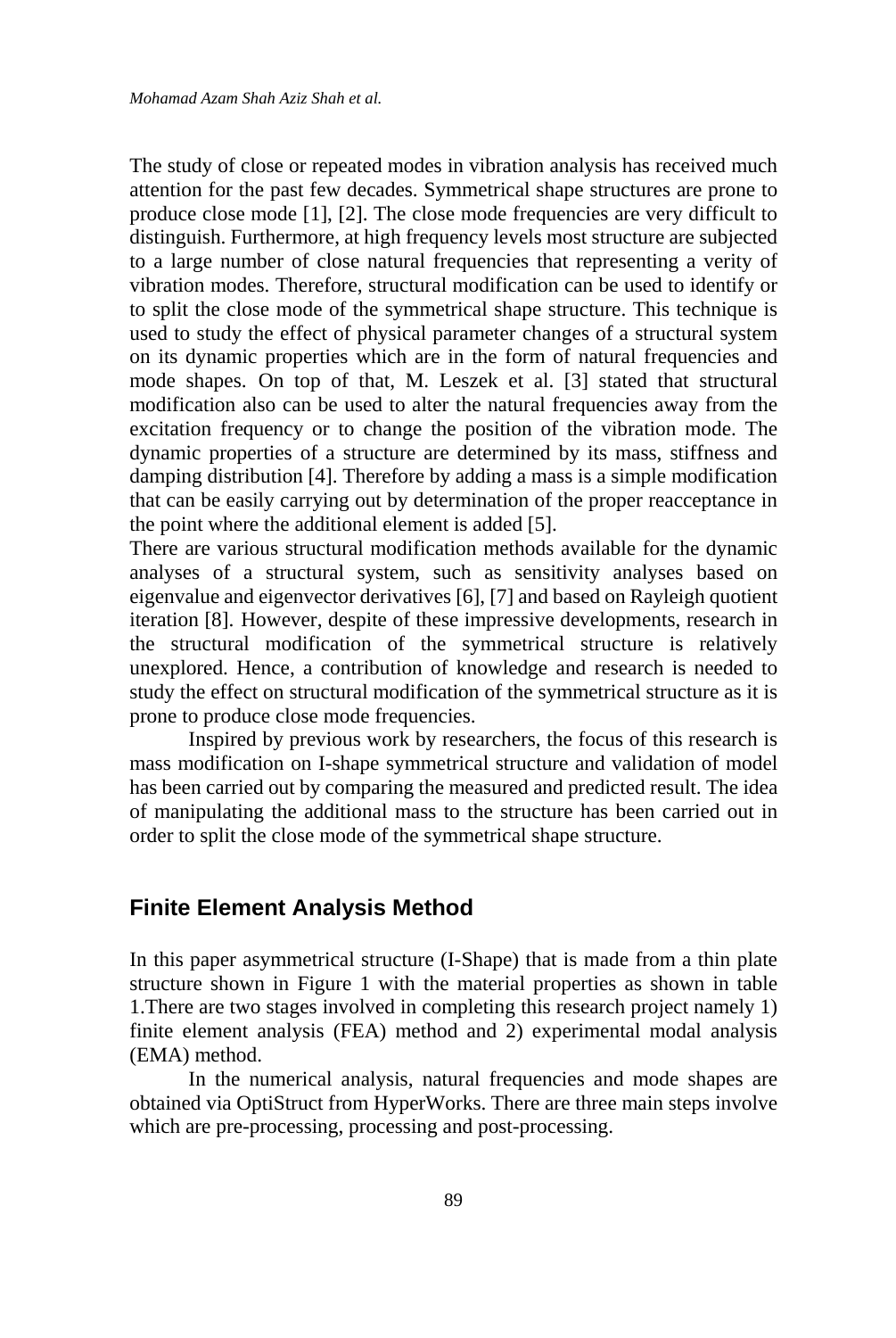

Figure 1: Dimension of the I-shape structure constructed using CATIA software

The material properties for I-shape structure were set as shown in the Table 1.

| <b>Properties</b>                    | Values |  |
|--------------------------------------|--------|--|
| Thickness, t (mm)                    | 3.24   |  |
| Density, $\rho$ (Kg/m <sup>3</sup> ) | 2700   |  |
| Young Modulus, E (GPa)               | 69     |  |
| Poisson's Ratio, v                   | 0.33   |  |

Table 1: Material properties of the I-shape structure [9].

As shown in Figure 2, the element size is set up to be 10mm and type of mesh is "mixed" (combination of triangle and quadrilateral). The bandwidth or frequency of interest was set up from 1 Hz to 1000 Hz and the number of mode is set to be 10.



Figure 2: Meshing of the I-shape structure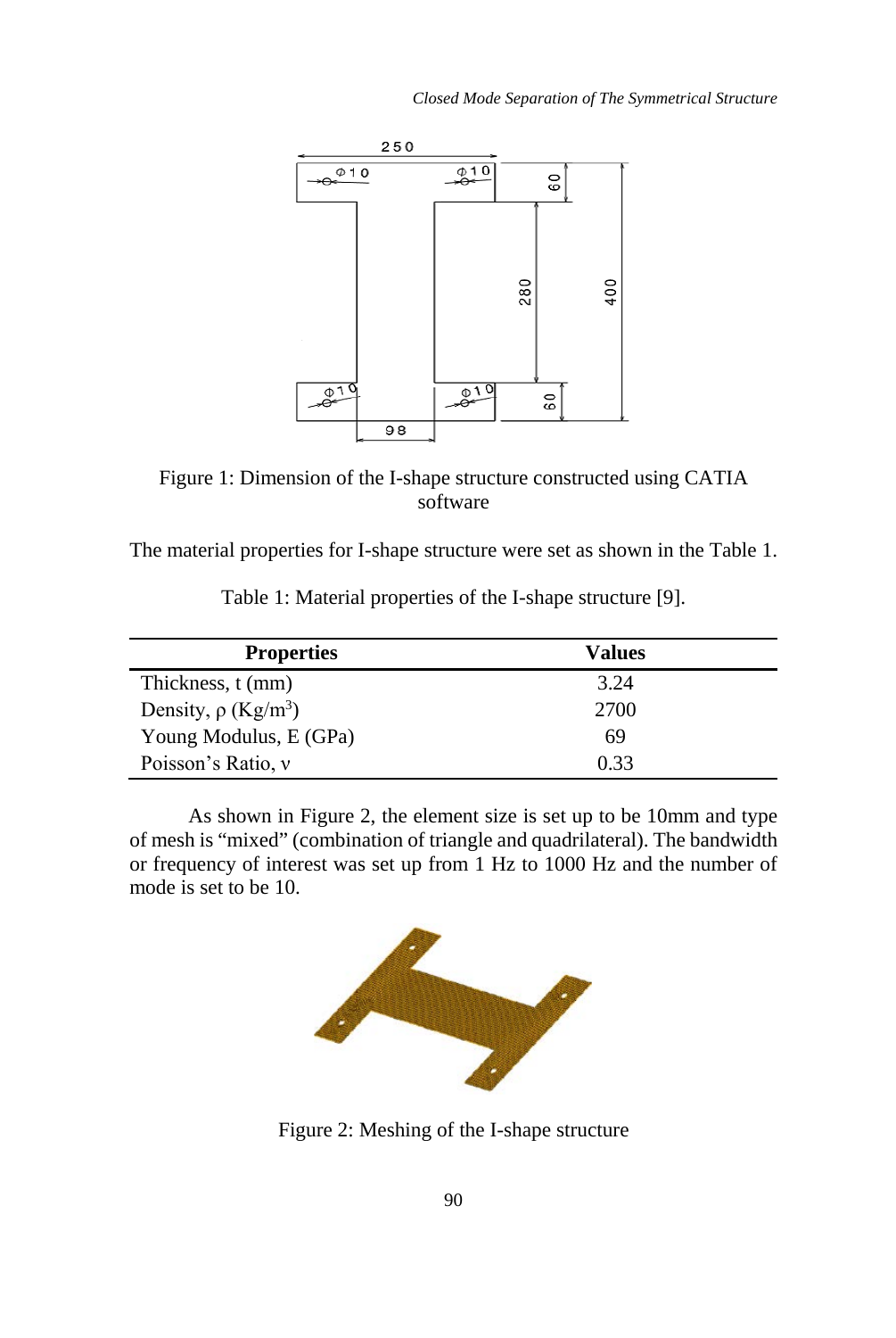*Mohamad Azam Shah Aziz Shah et al.*

The "spider web" with added mass at the centre of the hole was created by using RBE. Mass 0.12kg was added at the middle of the hole. The Figure 3 below represents the design of the "spider web".



Figure 3: Spider web for the additional mass of I-shape structure

## **Experimental Modal Analysis Method**

Experimental modal analysis has been performed on the structure that is fabricated from thin metal sheets with the nominal thickness 3.24 mm. The test structure was set-up in free-free boundary conditions by applying impact hammer testing. In order to illustrate free-free boundary conditions, both springs and nylon strings used to hanged the structure at every edge. The initial prediction of dynamic properties of the test structure is firstly performed to the test structure and the calculated natural frequencies and mode shapes is then used for the selection of the reference excitation points and the locations of measuring points of the test structure. As shown in Figure 4, this experimental set-up is vital to ensure the excitation point is able to excite all modes of interest and also to obtain reliable mode shapes of the structure [10], [11]. Meanwhile, the method of roving accelerometers is preferable and used in the experiment because the test structure is flexible and to avoid mass loading issue to the structure [12].

The experimental work was conducted with variety position of additional mass on the structure. The load and response were analysed by LMS SCADAS analyser.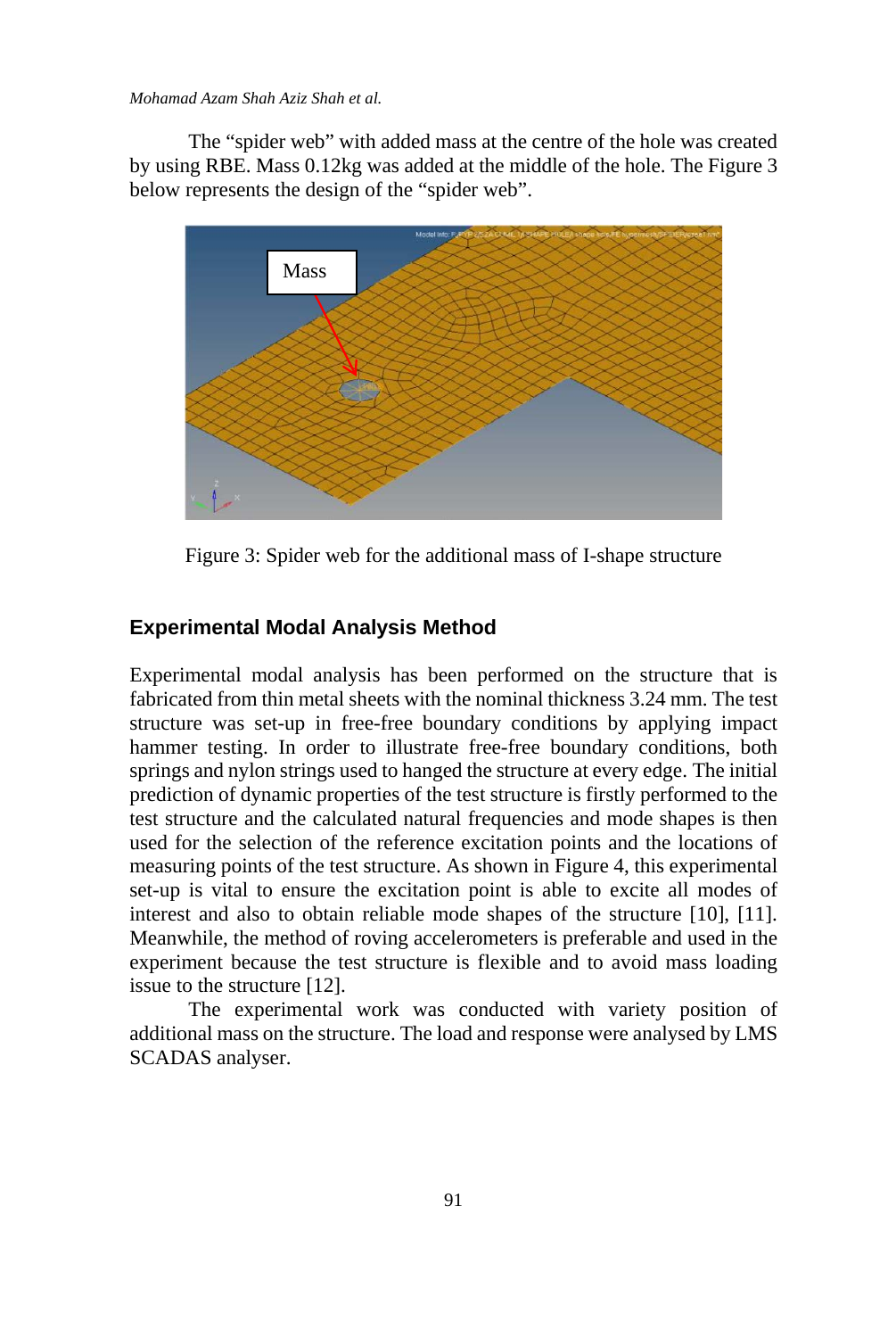

Figure 4: Schematic diagram of the I-shape structure test set up

# **Mathematical Modelling**

The structure to be analysed was assumed as linear vibration system of *n*degree-of-freedom. In this study, it's applied the differential equations of motion for undamped free vibration is

$$
M^{\circ}\ddot{x} + K^{\circ}x = 0\tag{1}
$$

where  $M^0$  is the mass matrix,  $K^0$  the stiffness matrix and x,  $\ddot{X}$  represent displacement and acceleration response vectors, respectively. Thus, the differential equations of motion of the modified structure corresponding to the  $(M^0, K^0)$  system are

$$
M\ddot{x} + Kx = 0 \tag{2}
$$

where  $M = M^0 + \Delta M$ ,  $K = K^0 + \Delta K$ ,  $\Delta M$  denotes the changed magnitudes of the mass matrix  $M^0$  and  $\Delta K$  denotes the changed magnitudes of the stiffness matrix  $K^0$ . Next is by setting  $\Phi = \psi \tilde{\Phi}$ , and from (1) and (2) we obtain

$$
\psi^{\prime} K^{0} \psi = \psi^{\prime} M^{0} \psi \Omega^{2} , \quad K_{g}^{0} = M_{g}^{0} \Omega^{2}
$$
 (3)

$$
\psi'(K^0 + \Delta K)\psi\tilde{\Phi} = \psi'(M^0 + \Delta M)\psi\tilde{\Phi}\Lambda^2
$$
 (4)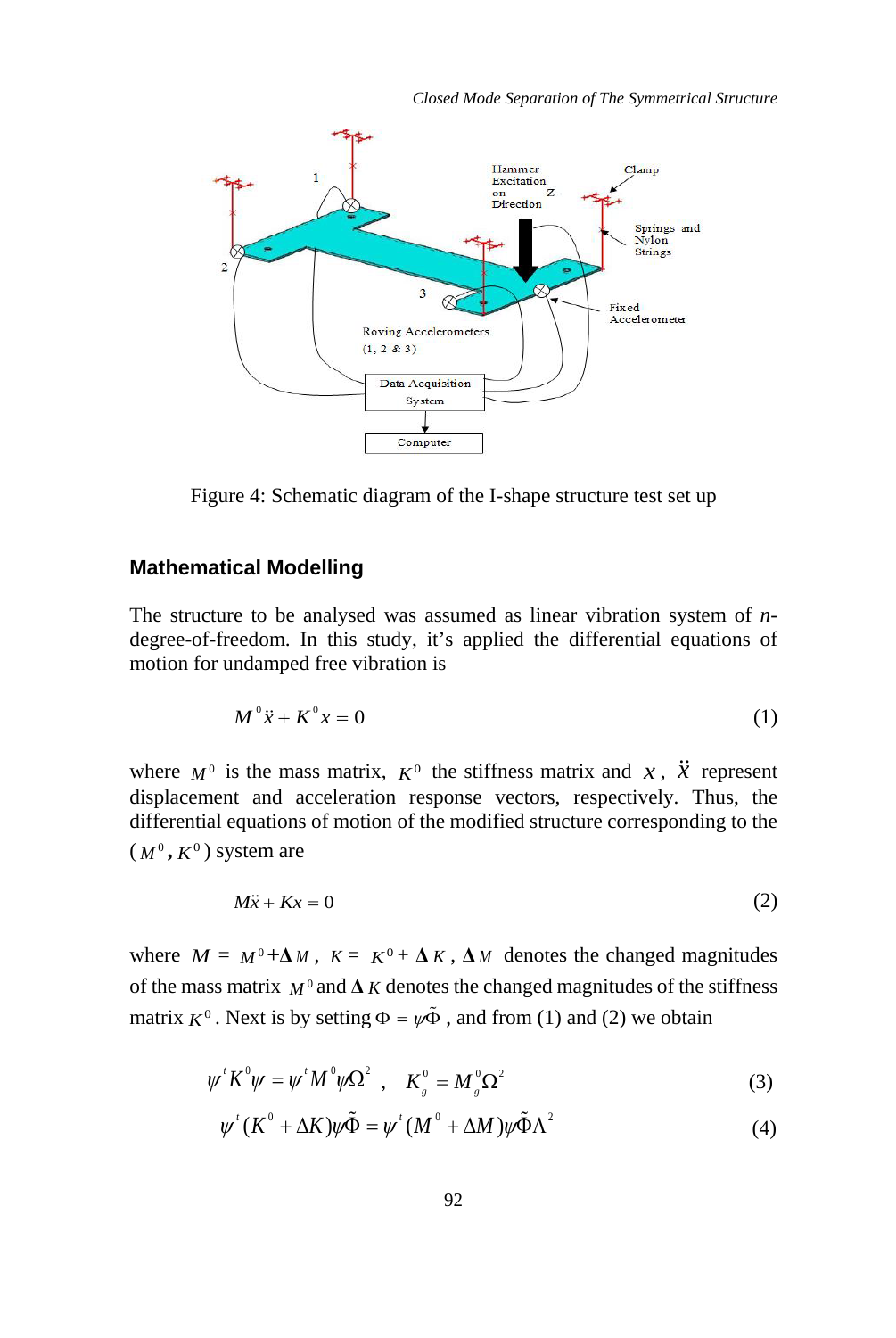*Mohamad Azam Shah Aziz Shah et al.*

then, we have

$$
(K_s^0 + \Delta K_s)\tilde{\Phi} = (M_s^0 + \Delta M_s)\tilde{\Phi}\Lambda^2
$$
 (5)

pre-multiplying (5) with  $(M + \Delta M_g)^{-1}$  and using (3), we obtain

$$
A\tilde{\Phi} = \tilde{\Phi}\Lambda^2 \tag{6}
$$

where

$$
A = (M_g^0 + \Delta M_g)^{-1} (K_g^0 + \Delta K_g)
$$
  
=  $(I + (M_g^0)^{-1} \Delta M_g)^{-1} (M_g^0)^{-1} K_g^0 (I + (K_g^0)^{-1} \Delta K_g)$   
=  $(I + (M_g^0)^{-1} \Delta M_g)^{-1} \Omega^2 (I + (K_g^0)^{-1} \Delta K_g),$  (7)

$$
\Delta M_{g} = \psi^{\dagger} \Delta M \psi \text{ and } \Delta K_{g} = \psi^{\dagger} \Delta K \psi,
$$

where I is the identity matrix. The eigenvalue and eigenvector of the matrix *A*,  $\Lambda^2$ ,  $\tilde{\Phi}$  was retrieve from (6). From (4), (6) we know that  $\Lambda$ , ( $\psi \tilde{\Phi}$ ) are natural circular frequency and the normal mode shape matrices of the (*M, K*) system, respectively. Hence

$$
M_{g} = (\psi \tilde{\Phi})^{\dagger} M (\psi \tilde{\Phi}), \tag{8}
$$

$$
\psi'(M - \Delta M)\psi = M_g^0 \tag{9}
$$

respectively pre-multiplying and post-multiplying (9) by  $\tilde{\Phi}^t$  and  $\tilde{\Phi}$ , we obtain

$$
(\psi \tilde{\Phi})^{\prime} M (\psi \tilde{\Phi}) - (\psi \tilde{\Phi})^{\prime} \Delta M (\psi \tilde{\Phi}) = \tilde{\Phi}^{\prime} M_{g}^{0} \tilde{\Phi}
$$
 (10)

from (7), (8) and (10) we obtain the modal mass and stiffness matrices of the (*M, K*) system, respectively,

$$
M_{g} = \tilde{\Phi}^{t} (M_{g}^{0} + \Delta M_{g}) \tilde{\Phi}, \quad K_{g} = M_{g} \Lambda^{2}
$$
 (11)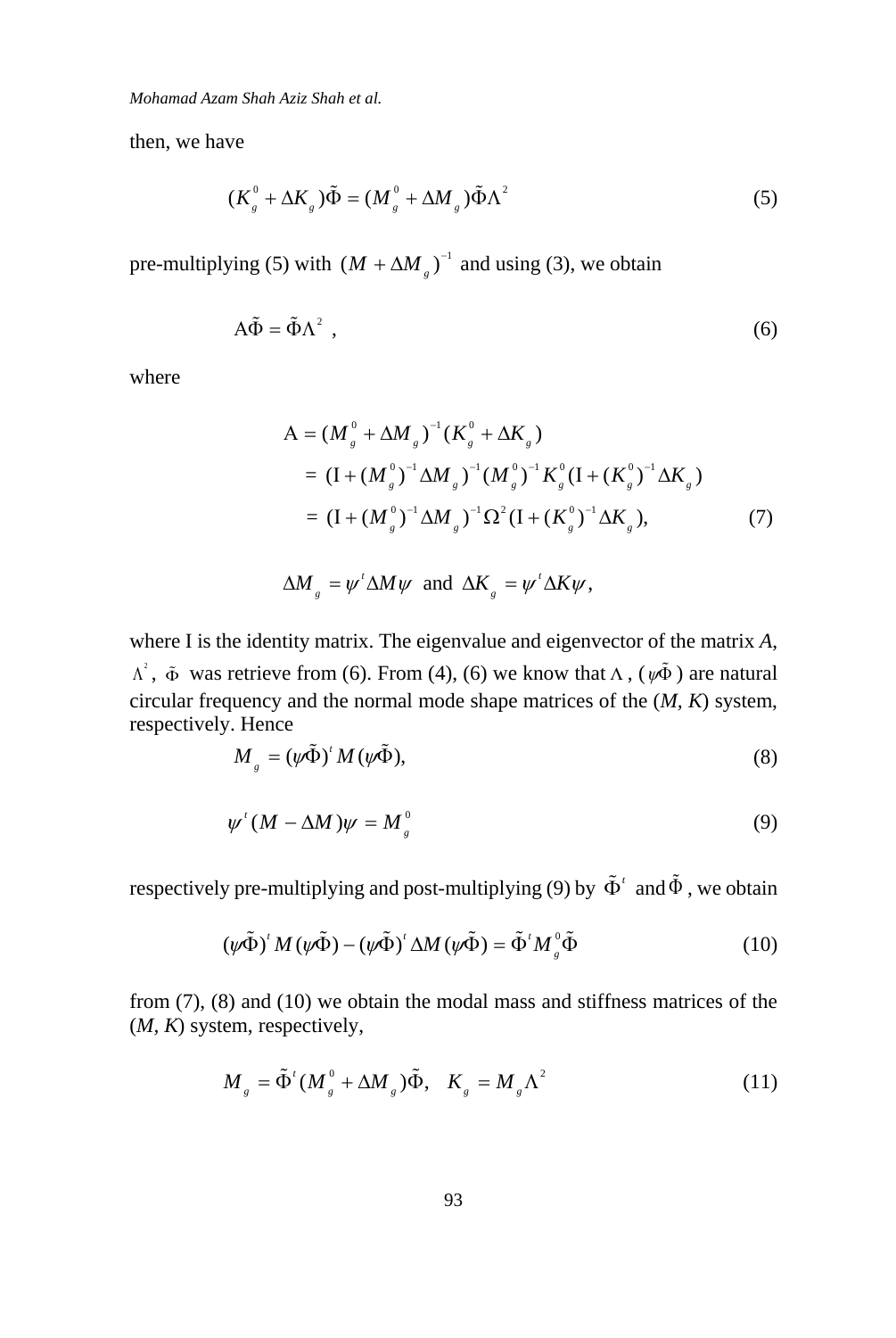The natural frequencies and mode shapes of the finite element are compared with measured data in order to validate the accuracy of the finite element model. The modal assurance criterion (MAC) is normally used to quantify modes between finite element model and experiment. The modal assurance criterion (MAC) can be used to indicate the level of correlation of mode shapes between finite element model and experimental model. It is normally used to calculate experimental  $\Phi_m$  and finite element modes  $\Phi_a$  and presented in matrix form, which can be calculated from Eq. (12) [13].

$$
\text{MAC} = \tilde{\Phi}_m \tilde{\Phi}_a = \frac{\left| \tilde{\Phi}_m^T \tilde{\Phi}_a \right|^2}{(\tilde{\Phi}_a^T \tilde{\Phi}_a)(\tilde{\Phi}_m^T \tilde{\Phi}_m)}
$$
(12)

# **Result and Discussion**

Experimental and predicted data natural frequencies of the I-shape structure with relative error between both data for the structure with and without additional mass are shown in the table below.

|              |                                                               | П                                                          | Ш                                             | IV         |
|--------------|---------------------------------------------------------------|------------------------------------------------------------|-----------------------------------------------|------------|
| <b>Modes</b> | <b>Experiment</b><br><b>Frequency</b><br>without Mass<br>(Hz) | <b>Experiment</b><br><b>Frequency</b><br>with Mass<br>(Hz) | <b>Relative</b><br>Error<br>(%)<br>$[I-II/I]$ | <b>MAC</b> |
| 1            | 73.80                                                         | 71.24                                                      | 3.47                                          | 0.89       |
| 2            | 78.90                                                         | 78.51                                                      | 0.49                                          | 0.93       |
| 3            | 233.80                                                        | 232.41                                                     | 0.59                                          | 0.97       |
| 4            | 278.46                                                        | 276.46                                                     | 0.72                                          | 0.91       |
| 5            | 289.30                                                        | 285.87                                                     | 1.19                                          | 0.94       |
| 6            | 309.50                                                        | 308.11                                                     | 0.45                                          | 0.95       |
|              | 469.00                                                        | 467.72                                                     | 0.27                                          | 0.98       |
| 8            | 556.50                                                        | 553.36                                                     | 0.56                                          | 0.96       |
| 9            | 721.60                                                        | 719.60                                                     | 0.28                                          | 0.91       |
| 10           | 752.00                                                        | 745.44                                                     | 0.87                                          | 0.94       |
|              | Total Error (%)                                               |                                                            | 8.90                                          |            |

Table 2: Comparison results of experimental I-plate between without additional mass and with additional mass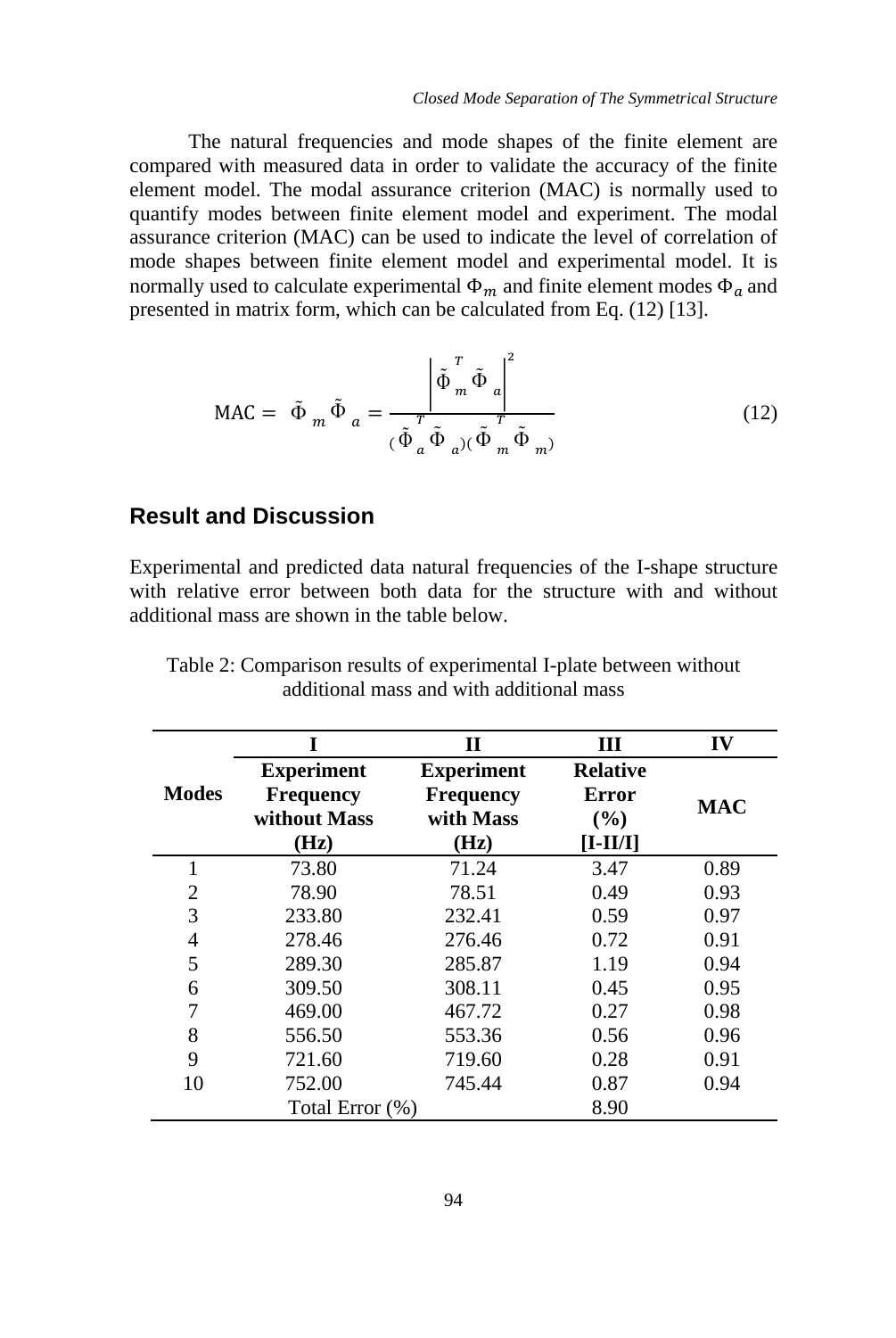|              |                                               | П                                          | Ш                                              | IV         |
|--------------|-----------------------------------------------|--------------------------------------------|------------------------------------------------|------------|
| <b>Modes</b> | <b>Finite Element</b><br>without Mass<br>(Hz) | <b>Finite Element</b><br>with Mass<br>(Hz) | <b>Relative</b><br>Error $(\% )$<br>$[I-II/I]$ | <b>MAC</b> |
| 1            | 80.08                                         | 62.08                                      | 22.48                                          | 0.87       |
| 2            | 82.82                                         | 82.22                                      | 0.72                                           | 0.95       |
| 3            | 246.51                                        | 237.15                                     | 3.80                                           | 0.96       |
| 4            | 297.72                                        | 284.07                                     | 4.58                                           | 0.91       |
| 5            | 304.67                                        | 302.58                                     | 0.69                                           | 0.94       |
| 6            | 332.56                                        | 329.75                                     | 0.84                                           | 0.99       |
|              | 493.35                                        | 492.93                                     | 0.09                                           | 0.96       |
| 8            | 595.40                                        | 595.04                                     | 0.06                                           | 0.97       |
| 9            | 727.53                                        | 727.67                                     | 0.02                                           | 0.94       |
| 10           | 729.88                                        | 730.21                                     | 0.05                                           | 0.96       |
|              | Total                                         |                                            | 33.32                                          |            |

Table 3: Comparison results of finite element I-plate between without additional mass and with additional mass

In this project, two result are shown in Table 2 and Table 3 which consist of two types of comparison namely experimental of I-plate between without additional mass and with additional mass (Table 2) and finite element I-plate between without additional mass and with additional mass (Table 3). By referring to the Table 2, the natural frequency values of first and second mode have been indicated as closed modes due to its value which are 73.80 Hz and 78.90 Hz. However, when adding the mass to the structure, the natural frequency of the first mode is largely reduce. Both in experimental and predicted, mode 1 have shown a large gap in term of it natural frequencies when the mass of structure been manipulated.

From the Table 2 and 3, it can be seen that, the natural frequencies values of mode 2 and mode 3 are not show much effect because it natural frequencies value are almost the same went comparing with before mass adding. This phenomenon has shown that, by adopting structural modification method, the close modes can be avoided. Experimentally, the natural frequency of mode 1 before adding the mass is 73.80 Hz, meanwhile the mode 2 is 78.90 Hz. However, the result shows that after adding the mass the natural frequency of mode 1 and mode are reduced 71.24 Hz and 78.51Hz respectively.

Meanwhile, the Table 3 clearly indicate that the same trend is also happened to the predicted result. This shown that, the structural modification method is reliable to be applied in finite element method. Furthermore, the value of natural frequencies between the structure with additional mass and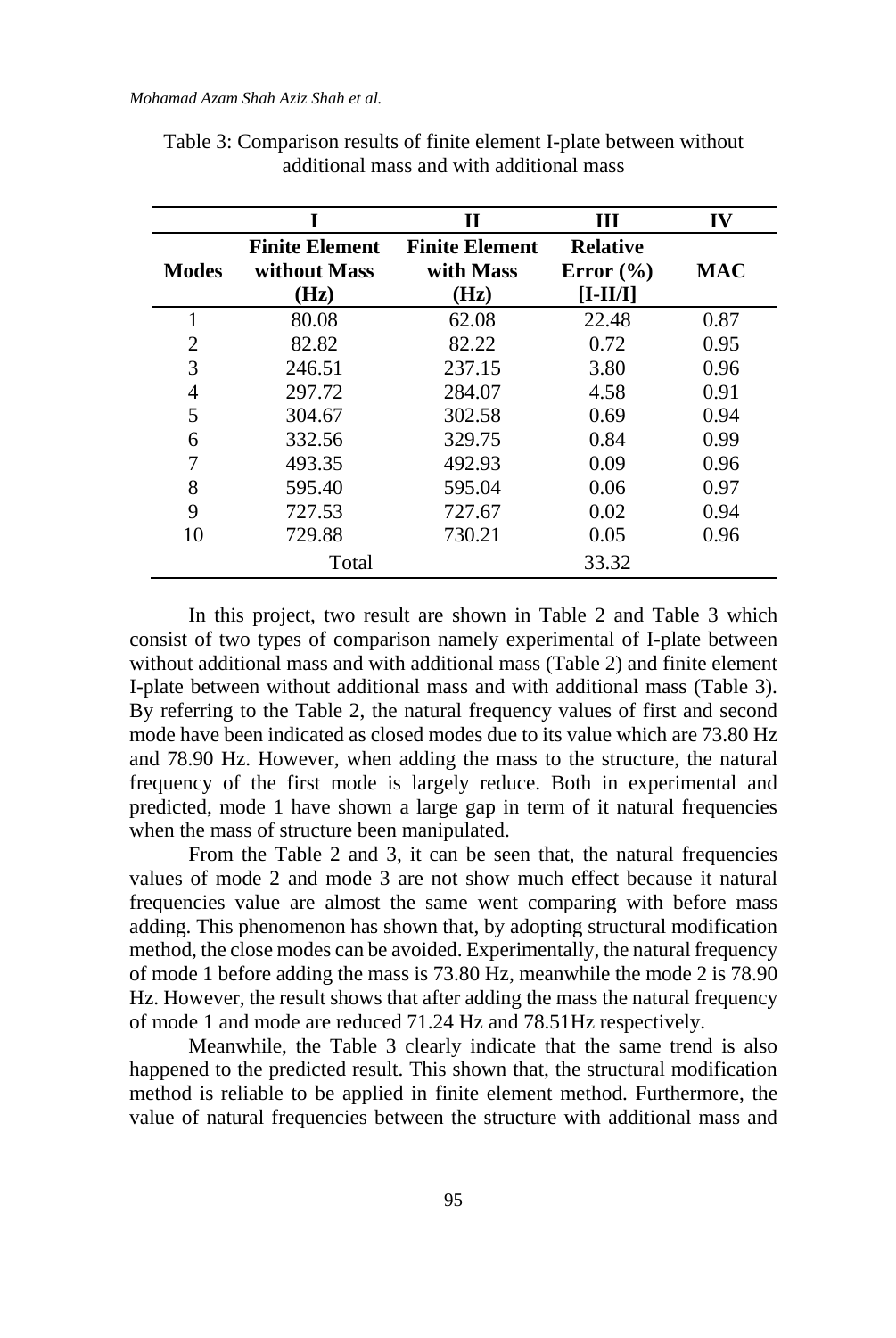without additional mass are differ. It is agreed that by manipulating the mass, it will shift the natural frequencies away from the excitation frequency.

# **Conclusion**

The dynamic characteristic of a symmetrical structure with additional mass and without additional mass made from thin aluminium sheet was investigated experimentally and numerically. The results obtained from the predicted and experimental show that the symmetrical I-shape structure can prone to produce close mode. It is believed that the dynamic characteristics of the symmetrical structure can be change by manipulating the mass of the structure in which the close mode frequency can be distinguish and avoided.

# **Acknowledgments**

The research has been funded by the Malaysian Ministry of Higher Education (MOHE) and Institute of Graduate Studies of Universiti Teknologi MARA (UiTM). Besides, the authors would like to express thankfulness to the members of the Center of Excellence (CoE) Structural Dynamics Analysis and Validation (SDAV) UiTM for their technical assistance and laboratory facilities.

# **References**

- [1] Z.-Q. Qu, Model Order Reduction Techniques : With Applications In Finite Element Analysis. *Springer*, (2004).
- [2] H. Mehdigholi, Forced Vibration Of Rotating Discs And Interaction With Non-Rotating Structures. (1991).
- [3] L. Majkut, "Eigenvalue Based Inverse Model Of Beam For Structural Modification And Diagnostics: Theoretical Formulation," *Lat. Am. J. Solids Struct.*, Vol. 7, No. 4, Pp. 423–436, (2010).
- [4] T. J. Royston, T. Spohnholtz, And W. A. Ellingson, "Use Of Non-Degeneracy In Nominally Axisymmetric Structures For Fault Detection With Application To Cylindrical Geometries," *J. Sound Vib.*, Vol. 230, No. 4, Pp. 791–808, (Mar 2000).
- [5] A. Sestieri, "Structural Dynamic Modification," *Sadhana*, Vol. 25, No. 3, Pp. 247–259, (Jun 2000).
- [6] J. E. Mottershead, M. Ghandchi Tehrani, D. Stancioiu, S. James, And H. Shahverdi, "Structural Modification Of A Helicopter Tailcone," *J. Sound*